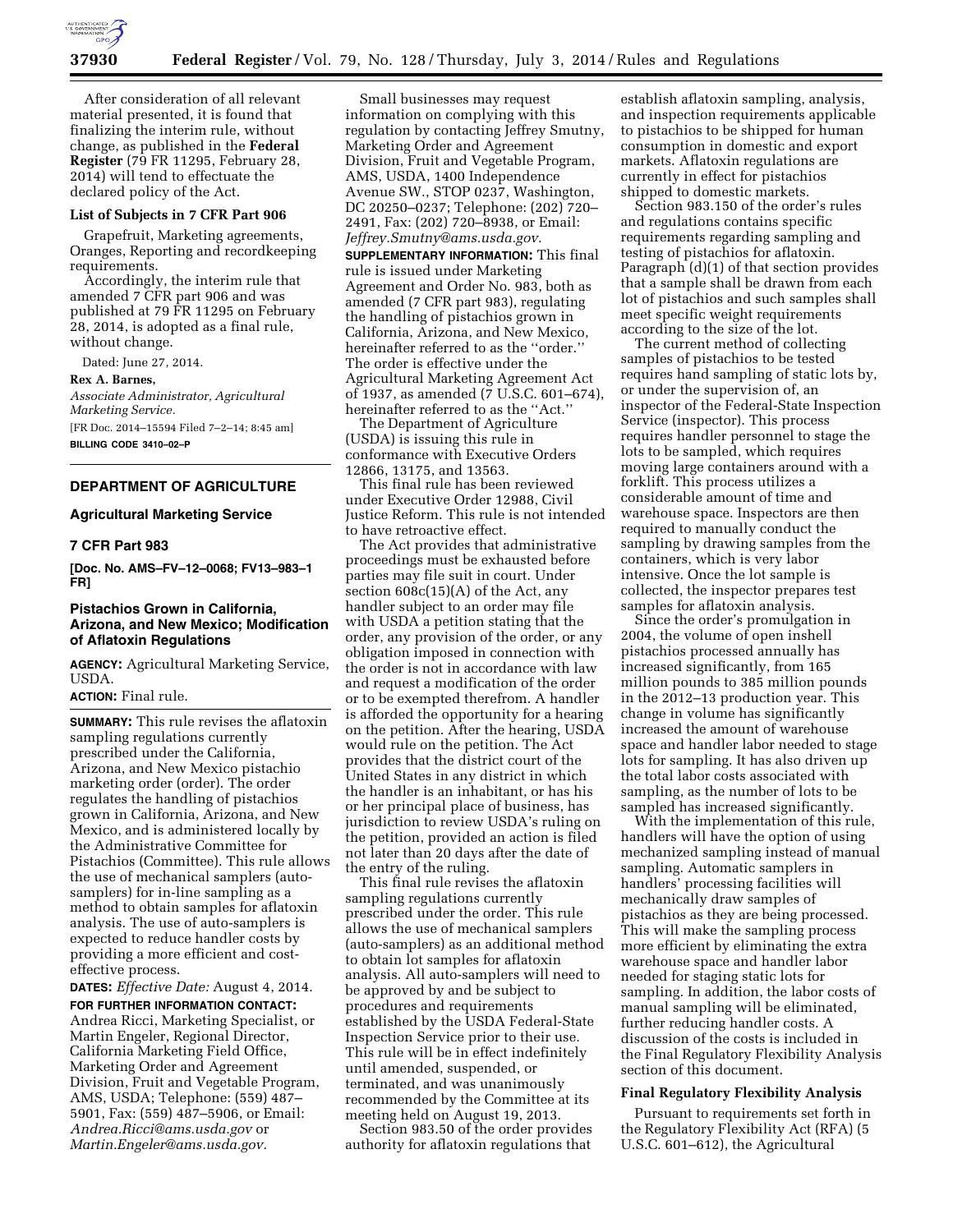Marketing Service (AMS) has considered the economic impact of this action on small entities. Accordingly, AMS has prepared this final regulatory flexibility analysis.

The purpose of the RFA is to fit regulatory actions to the scale of businesses subject to such actions in order that small businesses will not be unduly or disproportionately burdened. Marketing orders issued pursuant to the Act, and rules issued thereunder, are unique in that they are brought about through group action of essentially small entities acting on their own behalf.

There are approximately 20 handlers of California, Arizona, and New Mexico pistachios subject to regulation under the order and approximately 1,040 pistachio producers in the regulated area. Small agricultural service firms are defined by the Small Business Administration (SBA) (13 CFR 121.201) as those having annual receipts of less than \$7,000,000, and small agricultural producers are defined as those having annual receipts of less than \$750,000.

Currently, about 70 percent of handlers ship less than \$7,000,000 worth of pistachios on an annual basis and would be considered small businesses under the SBA definition. Data provided by the Committee regarding the 2013 crop indicates that approximately 80 percent of producers delivered less than 300,000 pounds of assessable dry weight pistachios. Using an estimated price of \$2.50 per pound of pistachios, this would equate to less than \$750,000 in receipts; thus, 80 percent of producers would be considered small businesses according to the SBA definition.

This final rule modifies the aflatoxin sampling regulations currently prescribed under § 983.150(d) of the order's rules and regulations. This rule allows the use of auto-samplers as a method to obtain samples for aflatoxin analysis. Previously, only manual handdrawn sampling from static lots was permitted. Allowing the use of autosamplers for in-line sampling will streamline the sampling process for pistachios. It is expected to make the sampling process more efficient by eliminating the time and space needed for staging and inspecting static lots, reducing the amount of labor, and therefore reducing handler costs. Authority for this action is provided in § 983.50 of the order.

The Committee estimates the current method of sampling to range in cost from \$135 to \$170 per lot. This expense includes the warehouse space and employee labor needed to stage a lot for inspection and the costs of the

inspection. The initial expense of purchasing an auto-sampler ranges from as low as \$1,000 to as high as \$5,000. The cost of collecting samples with the auto-sampler is estimated at about \$5 per lot, which is significantly lower than the static lot sampling method, which ranges from \$135 to \$170 per lot.

The following example is used to illustrate potential savings for a handler that processes 3,000,000 pounds of pistachios per year. Assuming a lot size of 50,000 pounds, this handler would require inspection on 60 lots of pistachios (3,000,000 / 50,000). Under the current manual sampling method, this would result in a total sampling cost of \$8,100 (60  $\times$  \$135). If this handler purchased an automatic sampler for \$5,000, the total sampling cost (including equipment) would be \$5,300 (\$5,000 + \$5 cost per lot to pull the samples). Thus, in this example the handler would save \$2,800 in the first year of operation. After the first year, the savings would increase because there would be no additional equipment cost. Applying this on an industry-wide basis, the aggregate cost savings could be significant, considering recent shipment levels have exceeded 300,000,000 pounds of pistachios.

Based on these cost estimates and the example provided, use of automatic samplers can provide a significant cost saving to the industry. The potential cost savings for individual handlers will vary, depending on the size and structure of their operation. Each handler will need to evaluate their operation to determine which method of sampling best fits their needs. This rule will provide an additional option for sampling that does not currently exist for handlers.

The Committee discussed alternatives to this change, including continuing to operate under the current aflatoxin sampling procedures. However, the Committee unanimously agreed that adding the option to use mechanical sampling equipment will provide handlers with a more efficient and costeffective sampling alternative to the manual sampling process.

In accordance with the Paperwork Reduction Act of 1995 (44 U.S.C. Chapter 35), the order's information collection requirements have been previously approved by the Office of Management and Budget (OMB) and assigned OMB No. 0581–0215, Pistachios Grown in California, Arizona, and New Mexico. No changes in those requirements as a result of this action are necessary. Should any changes become necessary, they would be submitted to OMB for approval.

This final rule modifies aflatoxin sampling regulations currently prescribed under the California, Arizona, and New Mexico pistachio marketing order. Accordingly, this action will not impose any additional reporting or recordkeeping requirements on either small or large pistachios handlers. As with all Federal marketing order programs, reports and forms are periodically reviewed to reduce information requirements and duplication by industry and public sector agencies.

USDA has not identified any relevant Federal rules that duplicate, overlap or conflict with this rule.

AMS is committed to complying with the E-Government Act, to promote the use of the internet and other information technologies to provide increased opportunities for citizen access to Government information and services, and for other purposes.

In addition, the Committee's meeting was widely publicized throughout the pistachio industry and all interested persons were invited to attend the meeting and participate in Committee deliberations on all issues. Like all Committee meetings, the August 19, 2013, meeting was a public meeting and all entities, both large and small, were able to express views on this issue.

A proposed rule concerning this action was published in the **Federal Register** on March 18, 2014 (79 FR 15050). Copies of the rule were emailed to all Committee members and pistachio handlers. Finally, the rule was made available through the internet by USDA and the Office of the Federal Register. A 30-day comment period ending April 17, 2014, was provided to allow interested persons to respond to the proposal. One comment was received after the designated comment period closed. Accordingly, no changes were made to the rule as proposed.

A small business guide on complying with fruit, vegetable, and specialty crop marketing agreements and orders may be viewed at: *[http://www.ams.usda.gov/](http://www.ams.usda.gov/MarketingOrdersSmallBusinessGuide) [MarketingOrdersSmallBusinessGuide.](http://www.ams.usda.gov/MarketingOrdersSmallBusinessGuide)*  Any questions about the compliance guide should be sent to Jeffrey Smutny at the previously mentioned address in the **FOR FURTHER INFORMATION CONTACT** section.

After consideration of all relevant matter presented, including the information and recommendation submitted by the Committee and other available information, it is hereby found that this rule, as hereinafter set forth, will tend to effectuate the declared policy of the Act.